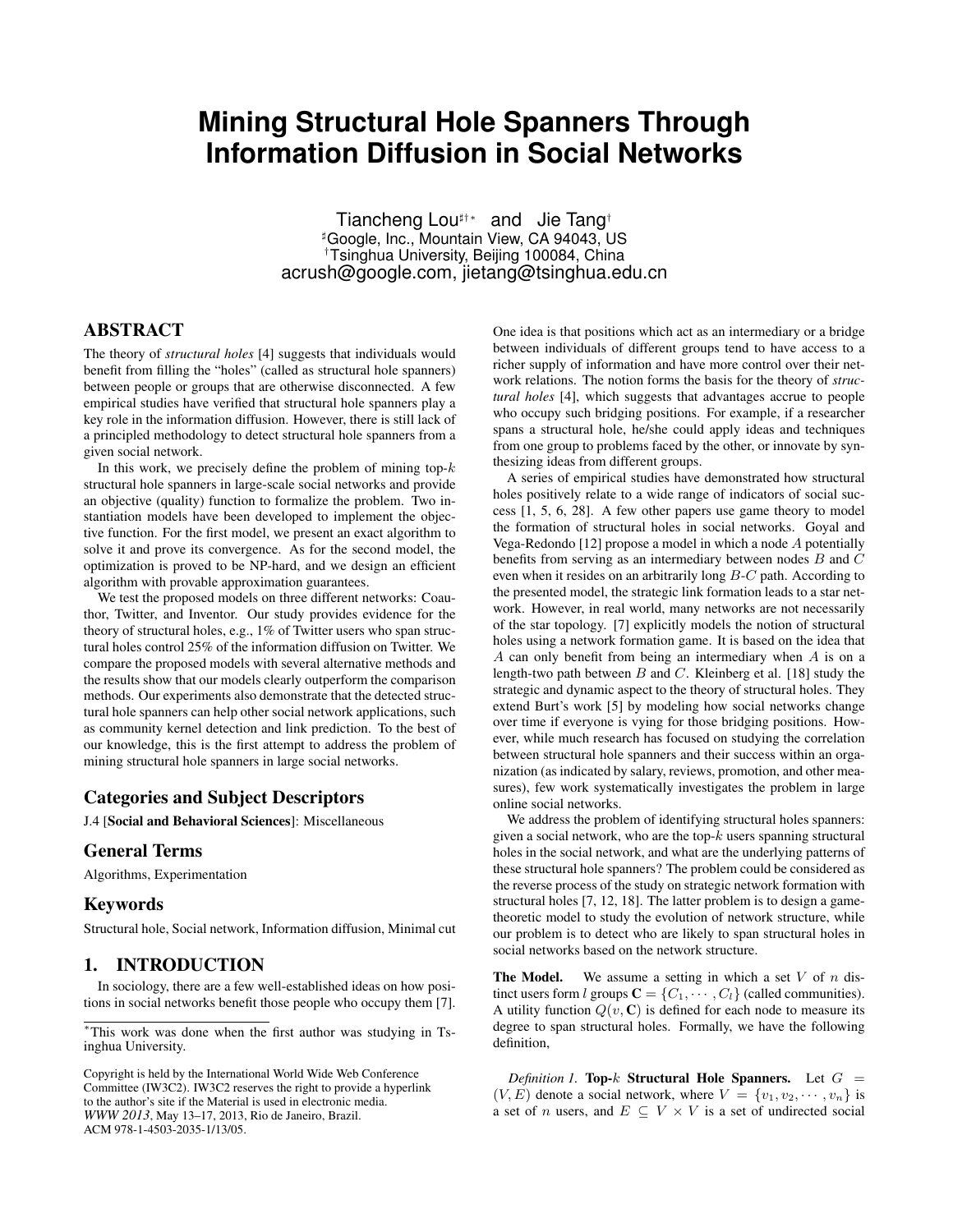

Figure 1: Illustration of structural holes. Nodes in the two ellipses form two communities.  $v_6$  and  $v_{12}$  can be considered to span the structural hole between the two communities.

relationships between users. Further assume that the nodes of the social network can be grouped into  $l$  (overlapping) communities  $\mathbf{C} = \{C_1, \dots, C_l\}$ , with  $V = C_1 \cup \dots \cup C_l$ . Then, the top-k structural hole spanners are defined as a subset of  $k$  nodes, denoted as  $V_{SH}$  in the network, which maximizes the following utility (quality) function:

$$
\max_{V_{SH}} Q(V_{SH}, \mathbf{C}), \text{with} \quad |V_{SH}| = k \tag{1}
$$

In the formulation, links can be directed or undirected. The utility function  $Q(V_{SH}, \mathbf{C})$  is a general definition, which can be instantiated in different ways. Note that in the definition, we only consider the network information but not the content information. Our goal is to give a theoretical analysis for this problem. Combining the network information and the content information in practical mining algorithms is left as one of our future works.

We develop two instantiation models based on the above objective function. The general idea behind is to measure how a node bridges different communities. In the first model, we consider the importance of those connected nodes for mining the structural hole spanners. That is, if a node connects multiple important nodes (authoritative users), then the node is more likely to be a structural hole spanner. In the second model, we directly measure each node according to the theory of minimal cut on network. The problem is cast as finding  $k$  nodes such that after removing these nodes, the *decrease* of minimal cut for communities C in network G can be maximized. For both models, we provide theoretical analysis and develop efficient algorithms to solve with provable approximation guarantees. As far as we know, it is the first attempt to prove the NP-hardness of maximizing the *decrease* of minimal cut in an unweighted graph.

The problem poses a set of challenges. Figure 1 shows an example of structural holes with two communities. It is easy to see that  $v_6$  and  $v_{12}$  can be viewed as structural hole spanners between the two communities. However, there are still several challenging questions: (1) Which node ( $v_6$  or  $v_{12}$ ) has a higher degree to span structural holes? How to quantify the degree of each node to span structural holes? (2) How to efficiently select top- $k$  nodes to maximize the utility function (Eq. 1)? (3) How the detected structural hole nodes can help other social networking applications?

Results. In this work, we focus on studying the problem of mining top- $k$  structural hole spanners in large-scale networks from both theoretical and empirical aspects. We test the proposed models on three different networks: Coauthor, Twitter, and Inventor. In Coauthor, we try to understand who act as bridges between different research communities; in Twitter, we attempt to detect who act as intermediaries for information diffusion; in Inventor, we study how

Table 1: Statistics of the three networks. #Articles respectively indicates the number of publications, tweets, and patents in the three networks.

| <b>Dataset</b>             | #Users    | <b>#Relationships</b> | #Articles |
|----------------------------|-----------|-----------------------|-----------|
| Coauthor $\left[31\right]$ | 815,946   | 2,792,833             | 1,572,277 |
| Twitter $^{[15]}$          | 112,044   | 468,238               | 2,409,768 |
| Inventor $[30]$            | 2,445,351 | 5,841,940             | 3,880,211 |

technologies diffuse across different companies via inventors who span structural holes. Our study presents the following results:

- 1% of Twitter users who span structural holes control 25% of the information diffusion (retweeting). This provides a strong evidence for the theory of structural hole [4, 5].
- We compare the proposed models with several alternative methods for detecting structural hole spanners and the results show that our models clearly outperform (+20-40% for maximizing the information diffusion) the comparison methods.
- We apply the detected structural hole spanners to help communities detection [32] and link prediction [29], two important applications in social networks. Results demonstrate that the structural hole information can significantly improve the quality (+10% in terms of F1-score) of communities detection and improve the performance (+3-4% by F1-score) of predicting the type of relationships in two different networks.

Organization. Section 2 introduces the data sets used in our study and our observations over different networks. Section 3 presents the proposed model and describes the algorithm for solving the model; Section 4 describes potential applications of mining structural hole spanners. Section 5 and Section 6 present the results. Finally, Section 7 discusses related work and Section 8 concludes.

## 2. DATA AND OBSERVATIONS

Before proceeding, we first engage in some high-level investigation of structural holes in several different social networks.

Data collections. We consider three different types of networks for studying the structural hole problem: Coauthor, Twitter and Inventor. Table 1 gives basic statistics of the three networks.

Coauthor is a network of authors, collected by ArnetMiner<sup>1</sup>. The data set is obtained from [31]. The network consists of 815,946 authors and 2,792,833 coauthorships. For the evaluation purpose, we create a sub-network, which contains coauthorships extracted from papers published at 28 major computer science conferences. These conferences cover six research areas: Artificial Intelligence (AI), Databases (DB), Data Mining (DM), Distributed Parallel Computing (DP), Graphics, Vision and HCI (GV), as well as Networks, Communications and Performance  $(NC)^2$ . Each conference has a group of program committee (PC) members. We extracted the PC member information from respective conference websites from 2008 to 2010. Computer scientists who served as PC members at conferences of different areas are considered as spanning structural

<sup>1</sup> http://arnetminer.org, an academic search system.

<sup>&</sup>lt;sup>2</sup>AI: IJCAI, AAAI, ICML, UAI, UMAP, NIPS, and AAMAS; DB: VLDB, SIGMOD, PODS, ICDE, ICDT, and EDBT; DM: SIGKDD and ICDM; DP: PPoPP, PACT, IPDPS, ICPP, and Euro-Par; GV: SIGGRAPH, CVPR, and ICCV; NC: SIGCOMM, PER-FORMANCE, SIGMETRICS, INFOCOM, and MOBICOM.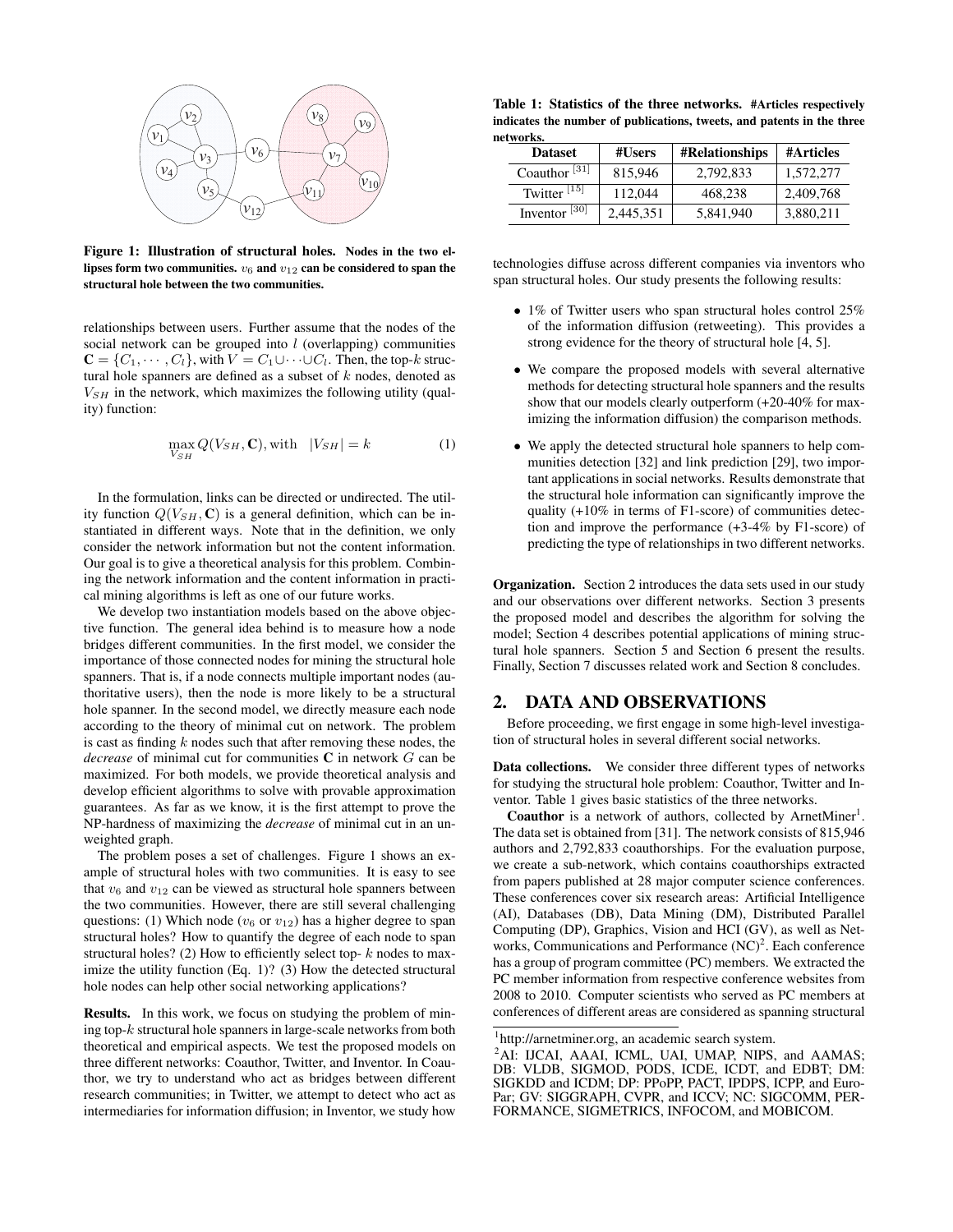

Figure 2: Structural hole spanners are more likely to connect important nodes than opinion leaders. Random is the average number of publications/tweets/patents authored by neighborhood nodes of a random user in the respective network. The average number is taken as a unit of measurement and the  $y$ -axis indicates the average score of different categories of users under this measurement.

holes across those areas. In total, we extracted 1,718 PC members, among whom 107 PC members span structural holes. Our goal is to identify those PC members who span structural holes from the coauthor network.

Twitter is crawled from Twitter.com, a widely used microblogging system. The data set is obtained from [15, 22]. The subnetwork is comprised of 112,044 users, 468,238 following links among them, and all tweets (2,409,768 tweets) posted by these users. Here, we examine the role of structural hole spanners in the information diffusion process on Twitter.

Inventor is a network of inventors, extracted from a large patent data set from  $USPTO<sup>3</sup>$ . The data set is obtain from [30]. The inventor network contains 2,445,351 inventors and 5,841,940 coinventing relationships. Each company is considered as a community. We study how technologies spread across different companies via inventors who span structural holes.

Observable analysis. We study the different behavior patterns between structural hold spanners and opinion leaders, and the interplay between structural hold spanners and information diffusion. Intuitively, we have the following questions:

- How likely would structural hole spanners connect with "opinion leaders"?
- How likely would structural hole spanners influence the information diffusion?

Structural hole spanner and Opinion leaders. We study the connectivity between opinion leaders and different categories of users (Opinion leaders, Structural holes, and Random). In Coauthor, we take all PC members as opinion leaders and PC members who serve at conferences of different areas as structural holes. In Inventor, we perform PageRank [27] and select the top 1% users with the highest PageRank scores as opinion leaders, and those top users who worked in different companies as structural hole spanners. In Twitter, we also perform PageRank on the following network and select the top 1% users as opinion leaders. We use the  $(\alpha - \beta)$  community detection algorithm [14, 24] to find overlapping communities. Then those top users who exist in different communities are treated as structural hole spanners.

Figure 2 shows that structural hole spanners are more likely (+15-50%) to connect important nodes than opinion leaders. In



Figure 3: Information diffusion on the Coauthor network. (a) Average number of cross-domain citations received by structural hole spanners and opinion leaders, e.g., in the AI-DM case, for opinion leaders in AI, only citations from DM are considered. (b) Average number of outer-domain (those domains other than AI and DM) citations received by structural hole spanners and opinion leaders.



Figure 4: Information diffusion on the Twitter network.  $x$ -axis indicates top  $k$  opinion leaders/structural hole spanners; and  $y$ -axis indicates the probability of opinion leaders (or structural hole spanners) appearing on a tweet-forwarding path spread within a domain or across different domains.

Figure 2, Random stands for the average number of publications/tweets/patents authored by neighborhood nodes of a random user in the respective network. The average number is taken as a unit of measurement and the  $y$ -axis indicates the average score of different categories of users under this measurement. The analysis provides evidence in support of the first proposed model (Cf. §3).

Structural hole spanner and information diffusion. We perform another analysis of information diffusion in the Coauthor and the Twitter networks. In Coauthor, we consider the citation as a type of information diffusion. We count the average numbers of cross-domain citations received by opinion leaders and structural hole spanners. (Within the same domain, opinion leaders receive higher citations than others.) We find a striking phenomenon (Figure 3): contrast to the inner-domain citation, the average number of cross-domain citations received by the structural hole spanners almost doubles the number of opinion leaders. It seems that people from a research community  $C_1$ , if they want to follow the work related to community  $C_2$ , are more likely to refer (cite) the work of a researcher who spans the structural hole between  $C_1$  and  $C_2$ , rather than an opinion leader in community  $C_2$ .

For the analysis of information diffusion in Twitter, we estimate the probability of opinion leaders (or structural hole spanners) appearing on a tweet-forwarding path. Figure 4 shows some interesting patterns on Twitter: opinion leaders play a key role in spreading information within a community (Figure  $4(a)$ ), while structural hole spanners are more important for spreading information between communities (Figure 4(b)). Another striking phenomenon is that the top 1% ( $k = 1,000$ ) of structural hole spanners control almost 80% of the information diffusion between different communities, and 25% of all the information diffusion on Twitter.

The above observations constitute the intuition behind the following proposed models.

<sup>&</sup>lt;sup>3</sup>http://uspto.gov/, the US patent and trademark office.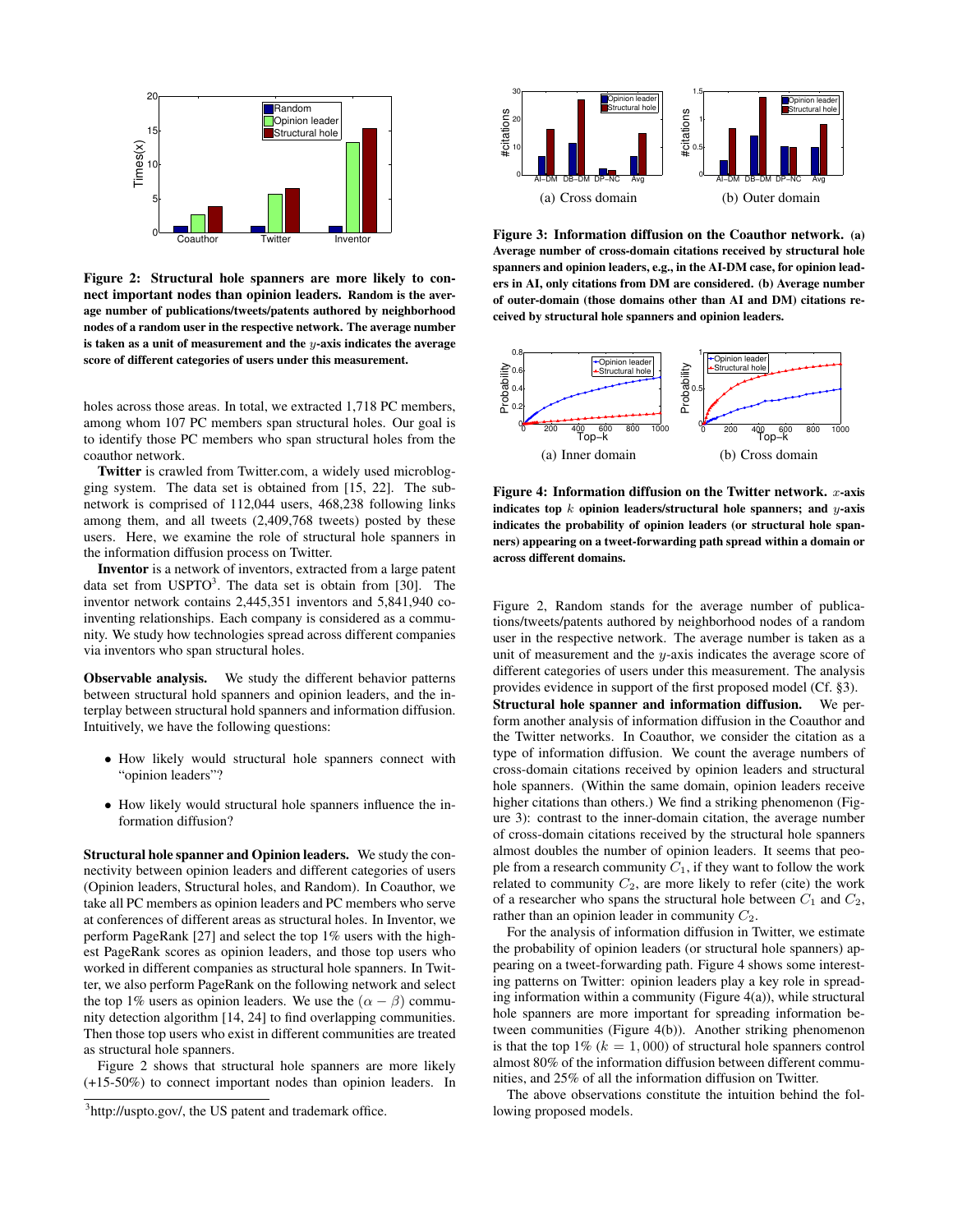### 3. MODELS AND ALGORITHMS

We develop two instantiation models for the utility function (Eq. 1). The first model considers the connectivity between opinion leaders and structural hole spanners (Cf. Figure 2). The user's importance (authority) and the degree of spanning structural hole are defined in terms of one another in a mutual recursion. The intuition of the second model is from Figures 3 and 4. The model is defined based on the theory of information flow. We provide theoretical analysis for the two models and prove the NP-hardness for the second model, and develop efficient algorithms to achieve provable approximation guarantees.

#### 3.1 Model One: HIS

The intuition of the first model can be also explained using the two-step information flow theory [16, 20], which suggests that ideas (innovations) usually flow first to opinion leaders, and then from the opinions leaders to a wider population. In this sense, if a user is connected with many "opinion leaders" in different communities, then the user is more likely to span structural holes. For example, in Figure 1, nodes  $v_3$  and  $v_7$  act as opinion leaders respectively in the two communities, thus they have more power to spread information than other nodes (such as  $v_5$  and  $v_{11}$ ).  $v_6$  and  $v_{12}$  can be considered as the bridge to connect the two communities. By comparing  $v_6$  with  $v_{12}$ , we see  $v_6$  connects the two opinion leaders of the two communities, while  $v_{12}$  only connects two ordinary users. According to the information flow theory,  $v_6$  would have a higher informational advantage (i.e., higher degree to span structural holes) than  $v_{12}$ . On the other hand, it would be natural to enhance the power of information spread through the connection to structural hole spanners. Thus, a node is more likely to act as an opinion leader, if it connects with structural hole spanners. Based on this intuition, we develop the first model, referred to as HIS. To begin with, we first give the following definition:

*Definition 2.* Given a network G, let  $\mathbf{C} = \{C_1, \dots, C_l\}$  denote l communities in the network G; let  $I(v, C_i) \in [0, 1]$  be the importance of  $v$  in community  $C_i$ . Then for each subset of communities S such that  $S \subseteq \mathbf{C}$  and  $|S| \geq 2$ , we define  $H(v, S) \in [0, 1]$  as the structural hole score of  $v$  in  $S$ , i.e., the likelihood of  $v$  spanning structural holes across all communities in S.

Here, each node has an importance score in each community and a structural hole score in every possible  $S \subseteq \mathbb{C}$  ( $|S| \geq 2$ ). The two types of scores are defined in terms of each other in a mutual recursion as follows:

$$
I(v, C_i) = \max_{\substack{e_{uv} \in E, \\ S \subseteq \mathbf{C} \land C_i \in S}} \{I(v, C_i), \alpha_i I(u, C_i) + \beta_S H(u, S)\} \tag{2}
$$

$$
H(v, S) = \min_{C_i \in S} \{I(v, C_i)\}\tag{3}
$$

where  $\alpha_i$  and  $\beta_s$  are two tunable parameters. The importance score of user  $v$  is computed as the maximal value of the linear combination of v's friend's importance score and the structural hole score. The structural hole score is then defined as the minimal value of user  $v$ 's importance scores in different communities in  $S$ . Essentially, in Eq. 2, the importance score can be explained as the maximal information flow a user can receive from one of her/his friends. Eq. 3 suggests that a structural hole spanner in  $S$  should be active in all the communities in S. The two update rules, Eqs. 2 and 3 are the basic approaches by which structural holes and importance (authority) reinforce each other. For initialization, we can use an algorithm such as PageRank [27] or HITS [17] to calculate the authority score  $r(v)$  of each node v. Then we initialize the importance score  $I(v, C_i)$  in the following ways:

$$
I(v, C_i) = r(v), v \in C_i
$$
  
\n
$$
I(v, C_i) = 0, v \notin C_i
$$
\n(4)

The two update rules Eqs. 2 and 3 run in an alternating fashion until desired equilibrium values for the two scores are reached. Practically, the two scores  $I(v, C_i)$  and  $H(v, S)$  could be infinitely large without any constraints. We give the following theorem for the condition of the existence of a convergent solution.

*Theorem 1.* Given  $\alpha_i$  and  $\beta_s$ , the two scores  $I(v, C_i)$  and  $H(v, S)$  always exists for any graph  $G = (V, E)$ , if and only if,

$$
\max_{C_i \in \mathbf{C}, \ C_i \in S} \{ \alpha_i + \beta_S \} \le 1 \tag{5}
$$

PROOF. For the *only if* direction, suppose there exists  $C_i \in \mathbb{C}$ and  $C_i \in S$  such that  $\alpha_i + \beta_s > 1$ . We consider two connected nodes  $v_1$  and  $v_2$ , with  $r(v_1) = r(v_2) = 1$ ,  $v_1 \in \bigcap_{C_i \in S} C_j$ and  $v_2 \in C_i$ . Thus, we have  $I(v_1, C_i) = 1$ . By Eq. 3, we get  $H(v_1, S) = \min_{C_i \in S} I(v_1, C_i) = 1$ . By Eq. 2, we get  $I(v_2, i) \geq \alpha_i I(v_1, C_i) + \beta_S H(v_1, S) = \alpha_i + \beta_S > 1$ , which is impossible.

Now we prove the *if* direction, if for each  $C_i$  and  $C_i \in S$ , we have  $\alpha_i + \beta_s \leq 1$ . We can use induction to prove that, after infinite number of iterations, it satisfies  $I(v, C_i) \leq 1$ . In the first iteration, we have  $I^{(0)}(v, C_i) \le r(v) \le 1$ . After the k-th iteration, we have  $I^{(k)}(v, C_i) \le r(v) \le 1$ . Hence, in the  $(k + 1)$ -th iteration, for each  $C_i \in S$ , we have  $I^{(k+1)}(v, C_i) \leq \alpha_i I^{(k)}(u, C_i) +$  $\beta_S H^{(k)}(u, S) \leq (\alpha_i + \beta_S)I^{(k)}(u, C_i) \leq I^{(k)}(u, C_i) \leq 1.$ 

Algorithm 1 gives the implementation to update Eqs. 2 and 3, which results in a complexity of  $O(K2^l|E|)$ , where K is the number of iterations. Let us first prove the  $\epsilon$ -convergence of the algorithm and then discuss its efficiency.

*Theorem 2.* Algorithm 1 satisfies  $\epsilon$ -convergence. Denote  $\gamma$  =  $\max_{C_i \in \mathbf{C}, C_i \in S} {\alpha_i + \beta_S},$  we have

$$
\max_{v \in V, C_i \in \mathbf{C}} |I^{(k+1)}(v, C_i) - I^{(k)}(v, C_i)| \le \gamma^k \tag{6}
$$

PROOF. Firstly, parameters  $\alpha_i$  and  $\beta_S$  satisfy  $\gamma$  =  $\max_{C_i \in \mathbf{C}, \ C_i \in \mathcal{S}} \{ \alpha_i + \beta_{\mathcal{S}} \} \leq 1$ . In addition, during the iterations, for any  $v \in V$ ,  $C_i \in \mathbf{C}$  and  $S \subseteq \mathbf{C}$ , the value of  $I^{(k)}(v, C_i)$ and  $H^{(k)}(v, S)$  are non-decreasing wrt the parameter k.

Now, we use induction to prove

$$
\max_{v \in V, C_i \in \mathbf{C}} |I^{(k+1)}(v, C_i) - I^{(k)}(v, C_i)| \le \gamma^k
$$

and

$$
\max_{v \in V, S \subseteq \mathbf{C}} |H^{(k+1)}(v, S) - H^{(k)}(v, S)| \le \gamma^{k}.
$$

When  $k = 0$ , for each  $v \in V$  and  $C_i \in \mathbb{C}$ , we have  $I^{(1)}(v, C_i) \leq 1$ , thus  $|I^{(1)}(v, C_i) - I^{(0)}(v, C_i)| \leq 1$ . And for each  $v \in V$  and  $S \subseteq \mathbf{C}$ ,  $H^{(1)}(v, S) \leq 1$ , thus we also have  $|H^{(1)}(v, S) - H^{(0)}(v, S)| \leq 1.$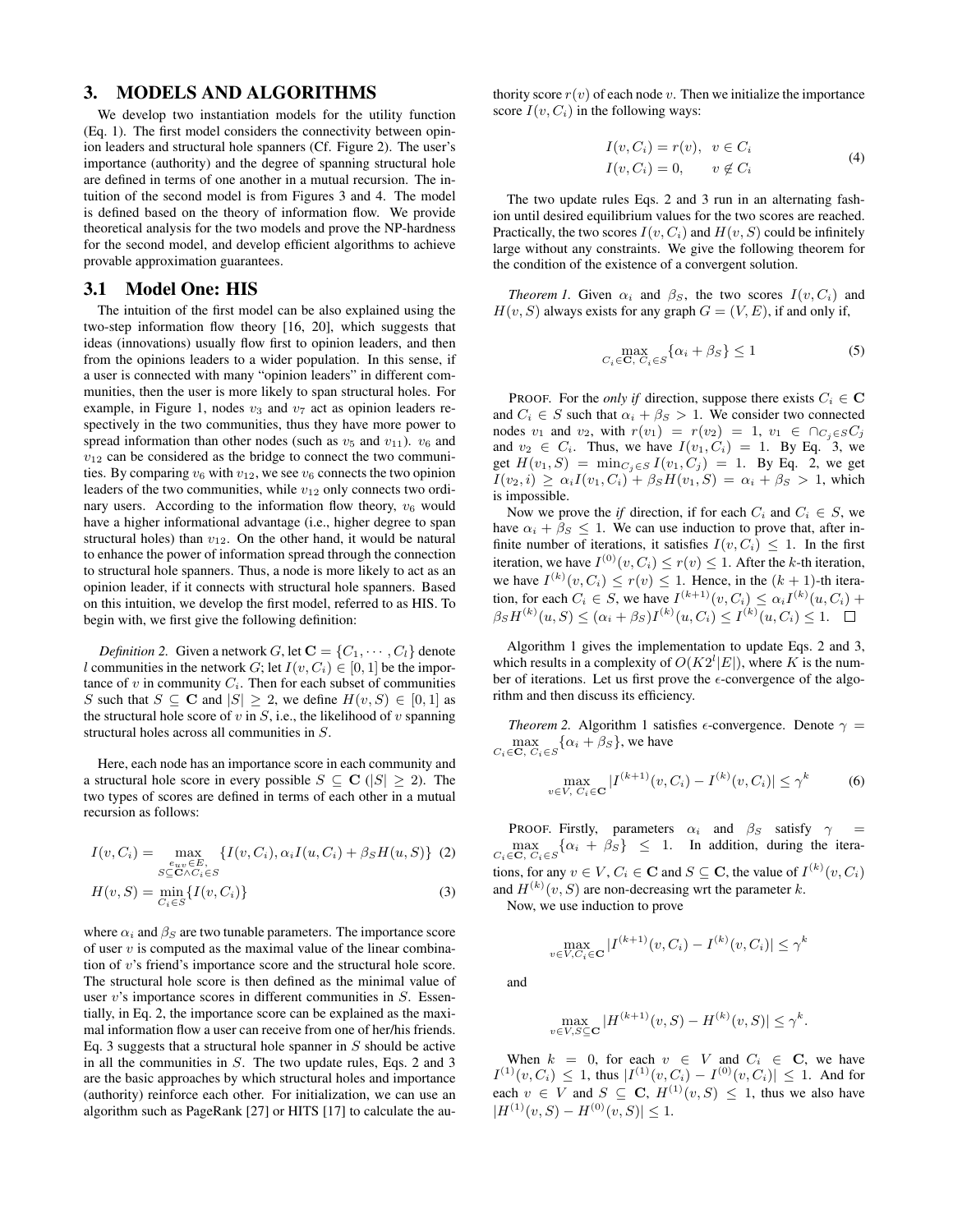**Input**:  $G = (V, E)$ , parameters  $\alpha_i$ ,  $\beta_S$ , and convergence threshold  $\epsilon$ **Output:** Importance  $I$  and structural hole score  $H$ Initialize  $I(v, C_i)$  according to Eq. 4; repeat foreach  $v \in V$ do foreach  $C_i \in {\bf C}$  do  $P(v, C_i) =$  $\max_{S \subset \mathbf{C} \wedge C_i \in S} \{ \alpha_i I(v, C_i) + \beta_S H(v, S) \};$ end end foreach  $v \in V$ do foreach  $C_i \in \mathbf{C}$  do  $I'(v, C_i) = \max\{I(v, C_i), \max_{e_{uv} \in E} P(u, C_i)\};$ end foreach  $S \subseteq \mathbf{C}$  do  $H'(v, \overline{S}) = \min_{C_i \in S} I'(v, C_i);$ end end Check the  $\epsilon$ -convergence condition by  $\max_{v \in V, C_i \in \mathbf{C}} |I'(v, C_i) - I(v, C_i)| \le \epsilon$ Update  $I = I'$  and  $H = H'$ ; until *Convergence*;

Algorithm 1: HIS-algorithm.

Suppose after k iterations, for each  $v \in V$  and  $C_i \in \mathbf{C}$ , we have  $|\overline{I}^{(k+1)}(v, C_i) - I^{(k)}(v, C_i)| \leq \gamma^k$ , and for each  $v \in V$  and  $S \subseteq \mathbf{C}, |H^{(k+1)}(v, S) - H^{(k)}(v, S)| \leq \gamma^k$ . Hence, in the  $(k+1)$ th iteration, for each  $v \in V$  and  $C_i \in \mathbb{C}$ , if  $I^{(k+2)}(v, C_i) =$  $I^{(k+1)}(v, C_i)$ , then  $|I^{(k+2)}(v, C_i) - I^{(k+1)}(v, C_i)| = 0$ , otherwise, there exists u, s.t.  $e_{uv} \in E$  and  $S \subseteq \mathbf{C}$ , such that  $C_i \in S$ and

$$
I^{(k+2)}(v, C_i) = \alpha_i I^{(k+1)}(u, C_i) + \beta_S H^{(k+1)}(u, S)
$$
  
\n
$$
\leq \alpha_i (I^{(k)}(u, C_i) + \gamma^k) + \beta_S (H^{(k)}(u, S) + \gamma^k)
$$
  
\n
$$
\leq \alpha_i I^{(k)}(u, C_i) + \beta_S H^{(k)}(u, S) + \gamma^{k+1}
$$
  
\n
$$
\leq I^{(k+1)}(v, C_i) + \gamma^{k+1}
$$

Thus, we have  $|I^{(k+2)}(v, C_i) - I^{(k+1)}(v, C_i)| \leq \gamma^{k+1}$ . For each  $v \in V$  and  $S \subseteq \mathbf{C}$ , there exists  $C_i \in S$ , such that

$$
H^{(k+1)}(v, S) = I^{(k+1)}(v, C_i)
$$
  
\n
$$
\geq I^{(k+2)}(v, C_i) - \gamma^{k+1}
$$
  
\n
$$
\geq H^{(k+2)}(v, S) - \gamma^{k+1}
$$
  
\nHence  $|H^{(k+2)}(v, S) - H^{(k+1)}(v, S)| \leq \gamma^{k+1}$ .  $\square$ 

Therefore, when  $\gamma = \max_{C_i \in \mathbf{C}, C_i \in S} \{ \alpha_i + \beta_S \} < 1 - \delta$ , where  $\delta$  is a small constant, the algorithm is guaranteed to be convergent after a finite number of iterations.

We now discuss the efficiency of the algorithm. The time complexity of the algorithm is  $O(2^{l}|E|/\log \gamma)$ , which is insufficient for large networks. We here introduce an improved algorithm. Notice that in the  $(k + 1)$ -th iteration of Algorithm 1, we only need to recompute the values of  $I(v, *)$ , when one of v's neighbors changes its value in the  $k$ -th iteration. We can record the change status of each node in the k-th iteration, and broadcast its change to all neighbors in the next iteration. In this way, we can update Eqs. 2-3 in linear-time on the degree of v and  $2^l$ . In each iteration, we select the node v with the largest updated  $I(v, *)$ , then broadcast the value to its neighbors. The selection of the node  $v$  with the largest updated  $I(v, *)$  can be done in time  $O(log |E|) = O(log |V|)$ , by using a priority queue. In § 5, we will give the efficiency performance of the improved algorithm. After running the algorithm, we select k nodes with the highest  $\max_{|S| \ge 2} {\beta_S H(v, S)}$  as the top-k structural hole spanners.

## 3.2 Model Two: MaxD

The second model is based on the idea that users who span structural holes play an important role in information diffusion between different communities (confirmed in the observable analysis in § 2). Following this, we formalize the problem of structural hole spanner detection by *minimal cut*.

*Definition 3.* **Minimal Cut.** Given a network  $G = (V, E)$  and l communities  $\mathbf{C} = \{C_1, \dots, C_l\}$ , we call  $D \subseteq E$  as the minimal cut (denoted as  $MC(G, \mathbf{C}))$  of communities C in G, if D is the minimal number of edges to separate those nodes in each community  $C_i$  from the others  $\{C_j | j \neq i\}.$ 

Given this, the structural hole spanner detection problem can be cast as finding top- $k$  nodes such that after removing these nodes, the minimal cut of  $C$  in  $G$  will be significantly reduced, i.e., the decrease of the minimal cut after removing will be maximized. The idea is natural, as structural hole spanners play bridging roles between communities. Without these structural hole nodes, the connections between different communities would be minimized. To make the idea precise, we propose the following problem definition:

*Definition 4.* Detecting top-k structural hole spanners by **minimal cut.** Given a graph  $G = (V, E)$ , and l communities  $C = \{C_1, \dots, C_l\}$ , the task of detecting top-k structural hole spanners by minimal cut is to find  $|V_{SH}| = k$  nodes such that after removing these k nodes, the *decrease* of minimal cut of C in G should be maximized, i.e.,

$$
Q(V_{SH}, \mathbf{C}) = \mathrm{MC}(G, \mathbf{C}) - \mathrm{MC}(G \backslash V_{SH}, \mathbf{C}), \ |V_{SH}| = k \tag{7}
$$

The following theorem shows the hardness of this definition.

*Theorem 3.* The problem of detecting top- $k$  structural hole spanners by minimal cut is NP-hard, even in the case of  $l = 2$ .

PROOF. In the case of  $l = 2$ , the problem can be reduced from the k-DENSEST SUBGRAPH problem, which tries to find a  $k$ node subgraph with the maximum number of edges from a given graph. For the decision version of the problem, it asks whether there exists a  $k$ -node subgraph containing at least  $d$  edges.

Given an instance  $\phi = \{G^* = (V, E), k, d\}$  of the k-DENSEST SUBGRAPH problem, we denote  $n = |V|$  and  $m = |E|$ . We build a graph G consisting of  $(n + (n^2 + 1)m + 2)$  nodes, denoted as  $\{s, t, x_1, \dots, x_n, y_{i,1}, \dots, y_{i,m}\}, 1 \leq i \leq n^2 + 1$ , where  $C = \{C_1, C_2\}$ ,  $C_1 = \{s\}$  and  $C_2 = \{t\}$ . In the following, we use graphs with polynomially bounded weight (weighted graph for short), and it is straightforward to construct an equivalent un-weighted graph of polynomial size. Graph G contains  $(n+3(n^2+1)m)$  edges. For each  $1 \le j \le n$ , we add one edge between s and  $x_j$  with capacity  $(n^2 + 1)m$ . For each  $1 \le j \le n$ ,  $1 \leq i \leq n^2 + 1$  and  $1 \leq k \leq m$ , if node  $x_j$  appears on the k-th edge (each edge could be regarded as a set of two nodes), we add one edge between  $x_j$  and  $y_{i,k}$  with capacity 1. For each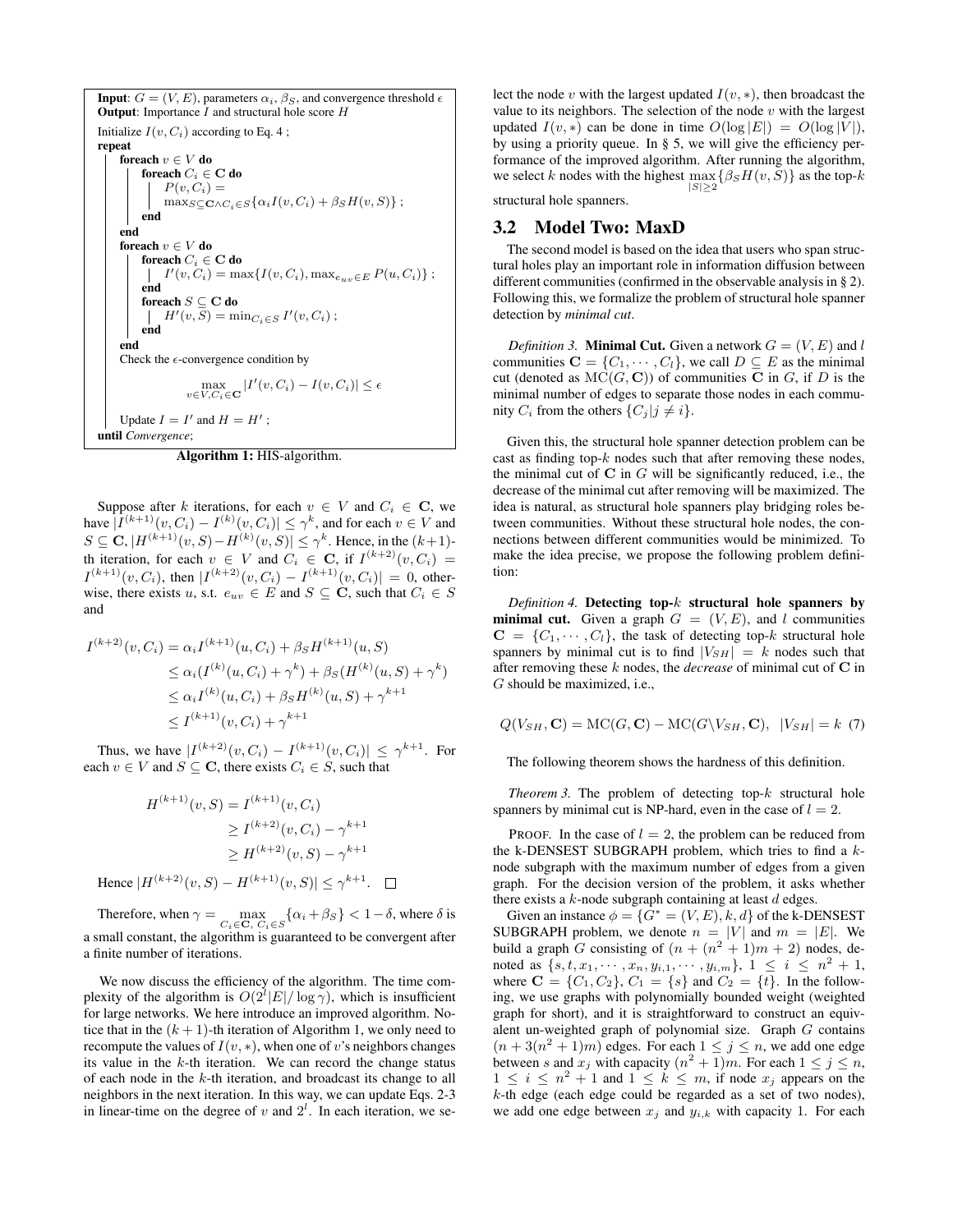$1 \leq i \leq n^2 + 1$  and  $1 \leq k \leq m$ , we add one edge between  $y_{i,k}$ and t with capacity 1.

According to the max-flow and min-cut theory, it is easy to see that,  $MC(G, C) = (n^2 + 1)m$ . Now we want to prove that, the k-DENSEST SUBGRAPH instance  $\phi$  is satisfiable, if and only if, there exists a subset  $|V_{SH}| = k$ , such that  $MC(G \setminus V_{SH}, \mathbb{C})$  <  $(n^2+1)(m-d)$ .

For the *only if* direction, suppose the k-DENSEST SUBGRAPH instance  $\phi$  is satisfiable, then we have the subgraph consists of nodes  $\{x_{s_i}\}\$ and at least d edges. Thus, we can choose  $V_{SH} =$  ${x<sub>s<sub>i</sub>}</sub>$ . For the k-th edge  $e<sub>k</sub>$  in graph G, if  $e<sub>k</sub>$  exists in the subgraph, for all  $1 \leq i \leq n^2 + 1$ , node  $y_{i,k}$  cannot be reached. Hence, we have  $\mathrm{MC}(G \setminus V_{SH}, \mathbf{C}) \leq (n^2 + 1)(m - d)$ .

For the *if* direction, if there exists a subset  $|V_{SH}| = k$  such that  $MC(G \setminus V_{SH}, \mathbf{C}) \leq (n^2 + 1)(m - d)$ . Denote  $V_{SH}^* =$  $V_{SH} \bigcap \{x_j\}$ , we have  $|V_{SH}^*| \leq k$ , and  $MC(G \setminus V_{SH}^*, \mathbf{C}) \leq$  $(n^2+1)(m-d)$ . Thus, let the subgraph be the set of corresponding nodes in  $V_{SH}^*$ , there are at least d edges in the graph whose both endpoints are contained in the subgraph. Therefore, the k-DENSEST SUBGRAPH instance  $\phi$  is satisfiable.

Based on the above, we establish the theorem.  $\Box$ 

The k-DENSEST SUBGRAPH is hard to approximate, the best known approximation algorithm is  $O(n^{1/4+\epsilon})$  [3]. The results in literature [2] indicated the hardness of approximating k-DENSEST SUBGRAPH within  $n^{\Omega(1)}$  factors.

*Theorem 4.* Suppose the k-DENSEST SUBGRAPH is hard to approximate within  $n^{\Omega(1)}$ , then the problem of detecting top-k structural hole spanners by minimal cut is hard to approximate within  $n^{\Omega(1)}$  as well.

PROOF. Suppose there is an approximation algorithm  $A$  for the problem of detecting top-k structural holes by minimal cut with an approximation ratio of  $O(f(|G|))$ . Given an instance  $\phi = \{G^* =$  $(V, E), k, d$  of the k-DENSEST SUBGRAPH problem, again we denote  $n = |V|$  and  $m = |E|$ . We continue using the construction in the proof of Theorem 3. Suppose the optimal solution  $\{x_{s_j}^*\}$  of  $\phi$  contains  $d^*$  edges, then there exists a subset  $V_{SH}' = \{v_{x_j}^*\}$  such that  $|V'_{SH}| = k$  and  $MC(G\backslash V'_{SH}, \mathbf{C}) \leq (n^2 + 1)(m - d^*)$ . We call algorithm A to compute a subset  $|V_{SH}| = k$  such that

$$
MC(G\backslash V_{SH}, \mathbf{C}) \le m(n^2 + 1) - d^*(n^2 + 1) / O(f(n^{C_0}))
$$
  
=  $(n^2 + 1)(m - d^*/O(f(n^{C_0})))$  (8)

where  $C_0$  is a constant. Then denote  $V_{SH}^* = V_{SH} \bigcap \{x_j\},\$ we have  $|V_{SH}^*| \leq k$ , and  $MC(G\backslash V_{SH}^*, \mathbf{C}) \leq (n^2+1)\lceil m - \frac{1}{2}\rceil$  $d^*/O(f(n^{C_0}))$ . Thus, let the subgraph be the set of corresponding nodes in  $\{x_j\} \backslash V_{SH}^*$ , which contains at least  $\lfloor d/O(f(n^{C_0})) \rfloor$ edges. Therefore, the problem of detecting top- $k$  structural holes by minimal cut is also hard to approximate within  $n^{\Omega(1)}$ .

Approximate algorithms. Now, we present a polynomial-time algorithm to approximate the problem of structural hole spanners detection by minimal cut.

For any pair of communities, we select  $k / {l \choose 2}$  nodes between them as structural hole spanners using a greedy strategy (referred as MaxD-AL1). In each round, we choose the node which will result in a maximal decrease of the minimal cut when removed it from the network.

*Theorem 5.* The greedy algorithm can achieve an approximation ratio of  $n^{O(1)}$ .

**Input:** 
$$
G = (V, E), k, l, \mathbf{C} = \{C_i\}
$$
)  
\n**Output:** Top-*k* structural hole nodes  $V_{SH}$   
\nInitialize  $V_{SH} = \emptyset$ ;  
\nwhile  $|V_{SH}| < k$  do  
\nInitialize  $f(v) = 0$ , for each  $v \in V$ ;  
\n**for each** *non empty*  $S \subset \{1, \dots, l\}$  **do**  
\n $E_S = \bigcup_{i \in S} C_i$  and  $E_T = \bigcup_{i \notin S} C_i$ ;  
\nCompute the maximal flow with source  $E_S$  and sink  $E_T$  on  
\nthe induced graph  $G \setminus V_{SH}$ ;  
\n**for each**  $v \in V$  **do**  
\nAdd  $f(v)$  by the flow though node  $v$ ;  
\n**end**  
\n**choose**  $O(k)$  nodes with the largest *f* as candidates *D*;  
\nCompute  $p^* = \arg \min_{p \in D} \text{MC}(G \setminus (V_{SH} \bigcup \{p\}), \mathbf{C})$ ;  
\nUpdate  $V_{SH} = V_{SH} \bigcup \{p^*\}$ 

Algorithm 2: MaxD-AL2 Algorithm.

PROOF. Based on the fact that the minimal cut of the graph is bounded by  $n^{O(1)}$ , the theorem is proved.

Suppose the time to compute the minimal cut of all communities  $\mathbf{C} = \{C_1, \dots, C_l\}$  in G is  $O(T_l(n))$ . Thus, the time-complexity of the greedy algorithm is  $O(nkT_l(n))$ . To scale up the algorithm to large networks, we consider two strategies to improve the efficiency of the algorithm. One idea is to restrict the number of candidates in the greedy algorithm. The first algorithm (MaxD-AL1) only considers  $O(k)$  high-degree nodes as candidates, which improves the time-complexity to  $O(k^2T_l(n))$ . In the second algorithm (called MaxD-AL2), for each partition  $E<sub>S</sub>$  and  $E<sub>T</sub>$ , we call the network-flow algorithm [8, 11] to compute the minimal cut of  $E<sub>S</sub>$  and  $E<sub>T</sub>$ . We consider top  $O(k)$  nodes with maximal sum of flows through them as candidates. Details can be found in Algorithm 2.

In Algorithm 2, one challenge is to estimate  $MC(G, \mathbb{C})$ . As introduced in [10], by a reduction from the 3-DIMENSIONAL MATCHING problem, it is NP-hard to compute the minimal cut between multiple-sets(when  $l > 2$ ). We develop the following algorithm to estimate the minimal cut of communities  $\mathbf{C} = \{C_i\}$  in G. The approximation ratio of the algorithm is  $O(\log l)$ . The idea of the approximation algorithm is as follows. To find the minimal cut of all communities  $C = \{C_i\}$ , we try all possible partitions of  $\bigcup_{C_i \in \mathbf{C}_1} C_i$  and  $\bigcup_{C_i \in \mathbf{C}_2} C_i$ . Then we remove D from the graph G  $C = C_1 \cup C_2$  and find the minimal cut (denoted as D) between and call sub-tasks on  $\overline{C_1}^2$  and  $C_2$  recursively. The time-complexity of the algorithm for computing MC(G, C) is  $O(2^{2l}T_2(n))$ .

*Theorem 6.* The above algorithm for computing  $MC(G, C)$ provides an  $O(\log l)$  approximation.

PROOF. The approximation ratio is bounded by the depth of the partition process. There is always a partition whose depth is at most  $O(\log l)$ . Thus, the approximation ratio is  $O(\log l)$ .  $\Box$ 

## 4. MODEL APPLICATIONS

Now, we turn to discuss how structural holes can help real social applications. Specifically, we consider detecting community kernels [32] and inferring social ties [29]. The former aims to detect the community structure among influential (kernel) users and the latter is to predict the types of social relationships (can be generally considered as a link prediction task).

#### 4.1 Community Kernel Detection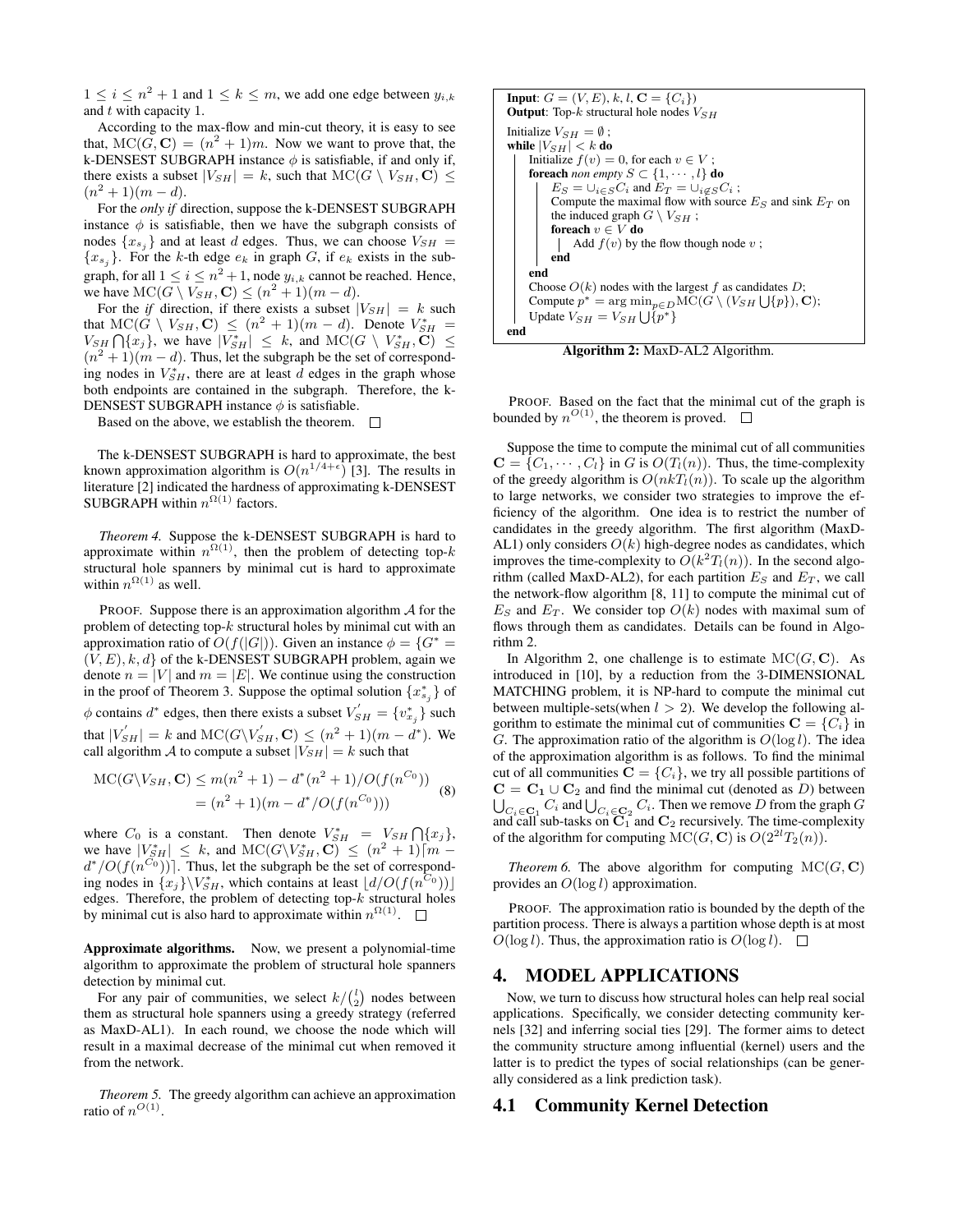The community kernel detection problem is defined as: [32] Given a graph  $G = (V, E)$ , a weight vector  $\vec{w}(v) =$  $\{w_1(v), \dots, w_l(v)\}\$ is defined for each node v, with each  $w_i(v)$ representing the relative importance of the node wrt the  $i$ -th community. Denote s as the size of community kernels. One goal of community kernel detection is to obtain the importance of each node wrt a community. Then those nodes with the highest importance scores are selected as the kernel members. The algorithm proposed in [32] is called WEBA.

Now, we study how to leverage structural hole to help community kernel detection. Our idea is based on the intuition that structural hole spanners may be connected with kernel members in different communities. Following this, we incorporate the output of structural hole analysis into the objective function of WEBA. For HIS, we define

$$
p(v) = \max_{S \subseteq \{1, \cdots, l\}} \{ \beta_S H(v, S) \}
$$
(9)

For MaxD, we first calculate the top- $k$  structural hole spanners  $V_{SH}$ . Then we define  $p(v) = 1$  if  $v \in V_{SH}$ , and  $p(v) = 0$  otherwise. Given this, we extend the objective function of WEBA, and define the following optimization problem:

$$
\max \qquad \mathcal{L}(\vec{w}) = \sum_{(u,v)\in E} \vec{w}(u) \cdot \vec{w}(v) + s \sum_{v \in V} \sum_{1 \le i \le l} p(v) w_i(v)
$$
\n
$$
\text{subject to} \qquad \sum w_i(v) = s, \ \forall i \in \{1, \cdots, \ell\};
$$

$$
\sum_{1 \le i \le \ell}^{\nu \in V} w_i(v) \le 1, \forall v \in V; \n w_i(v) \ge 0, \forall v \in V, \forall i \in \{1, \cdots, \ell\}.
$$
\n(10)

We use a similar algorithm as that in [32] to solve the optimization problem in Eq. 10. We still use coauthor data set in [32] to evaluate the performance of community kernel detection in terms of precision, recall, and F1-score.

#### 4.2 Link Prediction

We also apply the results of structural hole analysis to help predict the types of social relationships, an important link prediction task. Specifically, we consider the following data sets used in [29].

Slashdot is a network of friends. Slashdot is a site for sharing technology related news. In Slashdot, users can tag each other as "friends" (like) or "foes" (dislike). The data set is comprised of 77,357 users and 516,575 edges.Our goal is to predict the "friend" relationships between users.

Mobile is a network of mobile users. The data set is from [9]. It consists of the logs of calls, blue-tooth scanning data and cell tower IDs of 107 users during about ten months. If two users communicated (by making a call and sending a text message) with each other or co-occurred in the same place, we create an edge between them. In total, the data contains 5,436 edges. Our goal is to predict whether two users have a friend relationship. For evaluation, all users are required to complete an online survey, in which 157 pairs of users are labeled as friends.

For predicting the types of social relationships on the above data sets, [29] presents a number of algorithms, among which the graphical model PFG (Partially Labeled Factor Graph) achieves the best performance in one single network. We first perform the proposed models to mine structural hole spanners on the two data sets. As for the communities, we use the Newman's algorithm [26]. Then we use the identified structural hole spanners to define correlation

features in the PFG algorithm. Specifically, given a structural hole spanner, for any two users who have relationships with the spanner, we create a binary correlation feature. For example, if both users  $v_i$  and  $v_j$  have a friend relationship with a spanner  $v_k$ , then a correlation feature  $h(y_{ik} = 1, y_{ik} = 1)$  is defined. For more details about the feature definition, please refer to [29].

## 5. EXPERIMENTS

In this section, we evaluate the effectiveness and efficiency of our algorithms proposed in Section 3. All data sets and codes used in this work are publicly available.<sup>4</sup>

#### 5.1 Experimental Setup

To quantitatively evaluate the proposed models, we consider the following performance metrics:

- Accuracy. In the Coauthor network, we evaluate the proposed models in terms of Precision, Recall, and F1-Measure. In both Twitter and Coauthor networks, we use the maximization of information diffusion to evaluate the proposed models.
- Case study. We use several case studies as the anecdotal evidence to further demonstrate the effectiveness of the proposed models.
- Application improvement. We apply the detected structural hole nodes to help community kernel detection and link prediction. This will demonstrate how the quantitative measurement of structural holes can benefit other social networking applications.

Comparison Methods We compare the following methods for detecting top- $k$  structural hole spanners.

Pathcount [12]: for each node, the algorithm counts the average number of shortest paths (between each pair of nodes) it lies on, and then selects those nodes with the highest numbers as structural hole spanners.

2-Step Connectivity [29]: for each node, it counts the number of pairs of neighbors who are not directly connected. And then those nodes with the highest numbers are viewed as structural hole spanners.

**PageRank:** it uses PageRank [27] to estimate the importance of each node and then selects those nodes with the highest PageRank scores as structural hole spanners.

PageRank+: it selects those nodes who have the highest Pagerank scores and appear in more than one communities as structural hole spanners.

**HIS:** the first proposed model. We empirically set  $\alpha_i = 0.3$  and  $\beta_S = 0.5 - 0.5^{S}$ .

MaxD: the second proposed model. By default, we use the MaxD-AL2 algorithm to approximate the model.

In Coauthor, we consider each subject area as a community; in Twitter, we use the  $(\alpha - \beta)$  algorithm [24] to find overlapping communities; and in Inventor, we take each company as a community.

All codes are implemented in C++, and all experiments are performed on a PC running Windows 7 with Intel (R) Core (TM) 2 CPU 6600 (2.4GHz) and 4GB memory. Table 2 lists the running time of the comparison algorithms. In general, HIS has a very good efficiency performance and can perform the detection on large network (Inventor) with millions of nodes in 26 seconds. MaxD results in a bit lower efficiency, but is comparable with Pathcount.

<sup>4</sup> http://arnetminer.org/structural-hole/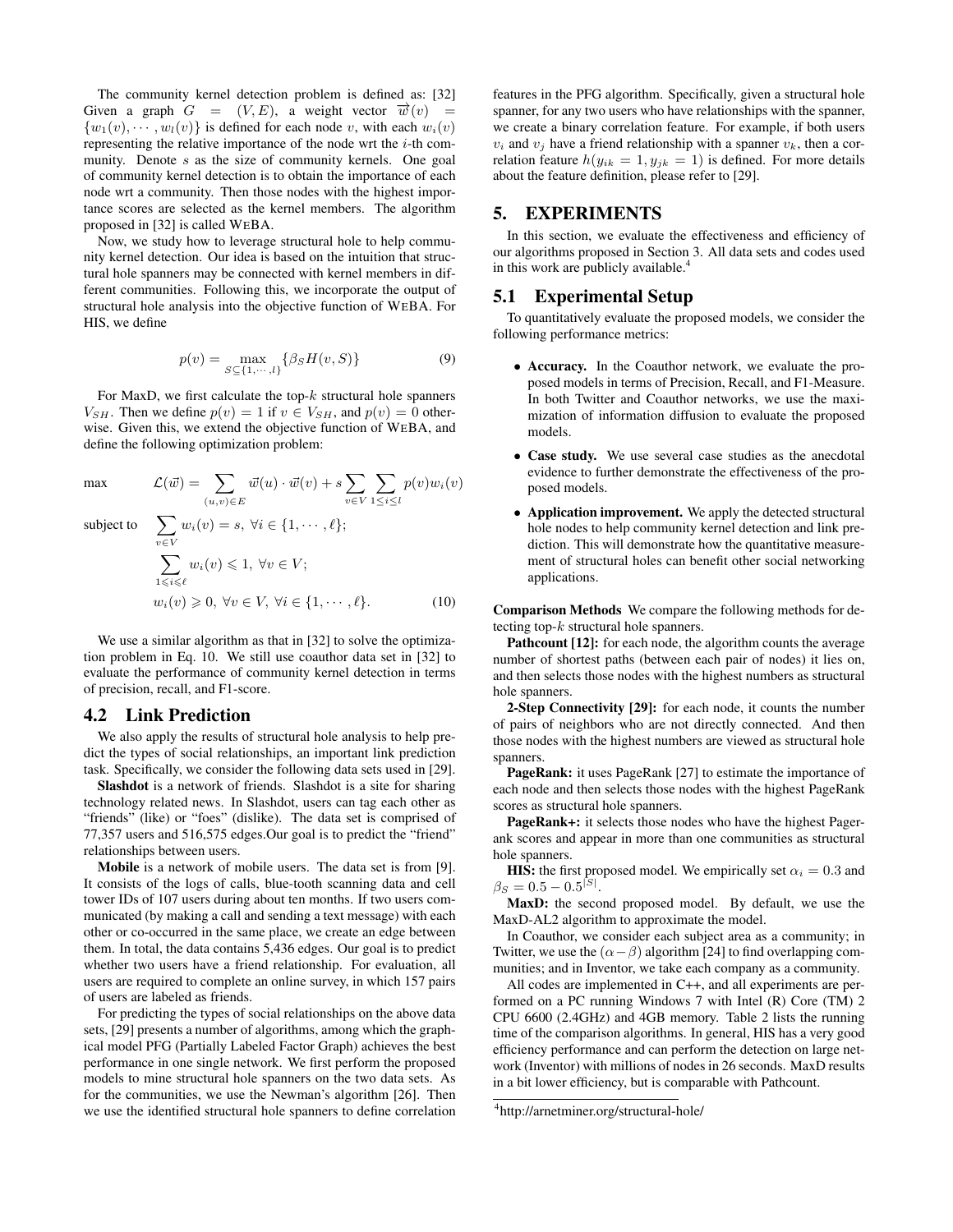

Figure 5: Accuracy performance of different algorithms for detecting top-k structural hole nodes on Coauthor.



Figure 6: Results of maximization of information diffusion by different algorithms. (a) probability of the detected structural hole nodes appearing on a tweet-forwarding path across different communities; (b) probability of the detected structural hole nodes receiving cross-domain citations.

Table 2: Running time of different algorithms.

| Data Set | Pathcount | $2-Step$ | PageRank | <b>HIS</b> | MaxD    |
|----------|-----------|----------|----------|------------|---------|
| Coauthor | 350.66s   | 4.71s    | 0.20s    | 0.60s      | 189.78m |
| Twitter  | 32.03m    | 12.09s   | 0.67s    | 3.87s      | 602.37m |
| Inventor | 494.3 hr  | 98.96s   | 3.61s    | 26.11s     | 370.8hr |

## 5.2 Performance Analysis

Accuracy. We first use Coauthor as the benchmark data set to evaluate the proposed models. Figure 5 shows the performance of different algorithms. Both of the proposed models clearly outperform the comparison algorithms by +20-40% at top 20. As expected, choosing important nodes (by PageRank) only is not a good strategy. 2-Step Connectivity and Pathcount achieve a better performance than PageRank. This is because that the objective of PageRank, to find authority nodes, is different from that of finding structural hole spanners. In our first model, HIS, structural hole nodes are determined not only by the bridging positions, but also by the status (e.g., opinion leaders or not) of people connected by the bridging positions. We also note that the two proposed models present different behaviors. Roughly, MaxD performs a bit better at top 20, while HIS outperforms when the number increases to 40-100.

Maximization of information diffusion. Employing Twitter and Coauthor as the basis, we study how the detected structural hole spanners govern the diffusion of information. Specifically, we apply the different algorithms to the Twitter (or the Coauthor) network to detect top-k structural hole spanners. Then we use the tweet-forwarding (or the citation) information to verify the detected



Figure 8: Performance of information spread by HIS with the two parameters  $\alpha$  and  $\beta$  varied ( $k = 200$ ).

results. Figure 6 shows the performance of different algorithms on the two networks. We can see in Twitter the proposed models significantly outperform the comparison algorithms. In Coauthor, the improvements of our models over the comparison algorithms is still clear. We produce sign tests for each result, which confirms that all the improvements of our proposed models over the four methods are statistically significant ( $p \ll 0.01$ ). We can also see that top 100 (0.2%) structural hole users (detected by MaxD) in Twitter influence almost 10% of the forwarding behaviors between different communities. Notice the striking patterns between the two models on the Twitter network. Although MaxD directly models the information diffusion process, HIS clearly outperforms MaxD when the number of k increases up to 200, and by over 20% when  $k = 500$ . This suggests that there is big a difference between the information network structure and the social network structure. How to combine the two network structures for mining structural hole spanners would be an interesting future work.

Model analysis. We now analyze several properties of the two models. For HIS, we compare the two algorithms described in §3.1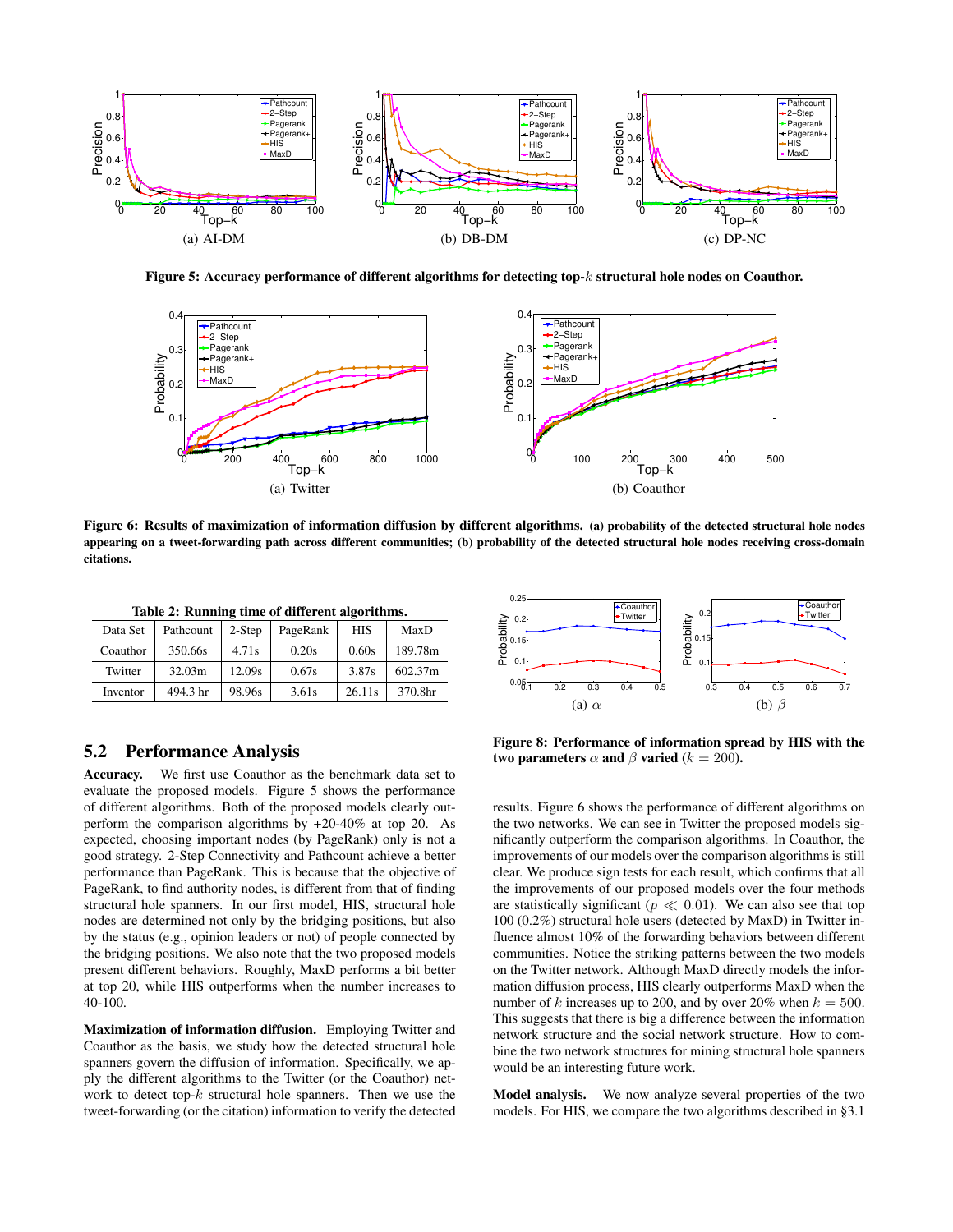

Figure 7: Model analysis for MaxD on the three networks.

on the three data-sets. The two algorithms produce the same result, but the improved algorithm achieves an  $25\times$  speedup, comparing with the basic algorithm (as shown in Table 2). We further examine how the tunable parameters  $\alpha$  and  $\beta$  influence the performance of information spread on the Coauthor and Twitter networks. Figure 8 shows the performance of information diffusion of HIS with the two parameters varied (by fixing  $k = 200$ ). The performance is insensitive to the different parameter settings.

For the MaxD model, we compare different algorithms by the minimal cut described in § 3.2. Figure 7 shows the performance of the different algorithms in Model 2. The MaxD-AL2 algorithm outperforms the other algorithms in terms of  $Q(V_{SH}, \mathbf{C})$ . This is consistent with the theoretical analysis in §3.2. MaxD-AL1 is close to MaxD-AL2 for a small  $k (k < 10)$ , but the difference quickly becomes wider when increasing the value of k.

#### 5.3 Case study

Now we present a case study on the Inventor network to qualitatively demonstrate the effectiveness of the proposed models. Table 3 lists top-5 structural hole spanners detected by our proposed algorithms from the Inventor network. We find that most of the detected structural hole spanners have been working in more than one job. The exception is T. Kondo and S. Yamazaki. The former is the senior vice president of Sony and holds patents on semiconductor, image processing, and mobile devices. On each topic, he collaborated with people from different companies/universities. S. Yamazaki is the president of SEL (Semiconductor Energy Laboratory). He is a Japanese inventor in the field of computer science and solid-state physics. He holds over 2,680 U.S. utility patents. Part of his patents are in relation to SEL and many others are named individually. Another phenomenon worth mentioning is that HIS seems to select people with the highest PageRank scores, while MaxD tends to select people who have been working on more jobs. This result is consistent with the intuitions behind the two models.

#### 6. APPLICATION IMPROVEMENT

We now turn to evaluate the performance improvement when applying the output of mining structural hole spanners to the two social applications: community kernel detection and link prediction.

Community kernel detection. For fair comparison, we still use the benchmark coauthor network used in [32] to evaluate the performance of community kernel detection in terms of precision, recall, and F1-score. The benchmark network is comprised of authors who have published papers on top conferences in five research areas:<sup>5</sup> Artificial Intelligence (AI), Databases (DB), Distributed and

| Table 3: Top-5 structural hole nodes discovered by our algo-         |  |
|----------------------------------------------------------------------|--|
| rithms on the Inventor network. Names with $\ast$ are inventors with |  |
| the highest (top-5) PageRank scores.                                 |  |

| $\frac{1}{2}$ mg nest (top-c) 1 agersams scores. |           |           |                                           |  |  |
|--------------------------------------------------|-----------|-----------|-------------------------------------------|--|--|
| Inventor                                         |           | HIS MaxD  | Title                                     |  |  |
| E. Boyden                                        |           | $\sqrt{}$ | Professor (MIT Media Lab)                 |  |  |
|                                                  |           |           | Associate Professor (MIT McGovern Inst.)  |  |  |
|                                                  |           |           | Group Leader (Synthetic Neurobiology)     |  |  |
|                                                  |           |           | Founder and Manager (Protia, LLC)         |  |  |
| A. Czarnik                                       |           |           | Visiting Professor (University of Nevada) |  |  |
|                                                  |           |           | Co-Founder (Chief Scientific Officer)     |  |  |
| T. Kondo*                                        | $\sqrt{}$ |           | Senior vice president (Sony Corporation)  |  |  |
| A. Nishio                                        |           |           | Director of Operations (WBI)              |  |  |
|                                                  |           |           | Director of Department Responsible (IDA)  |  |  |
| E. Nowak*                                        |           |           | Senior vice President (Walt Disney)       |  |  |
|                                                  |           |           | Secretary of Trustees (The New York Eye)  |  |  |
| A. Rofougaran                                    |           |           | Consultant (various wireless companies)   |  |  |
|                                                  |           |           | Co-founder (Innovent System Corp.)        |  |  |
|                                                  |           |           | Leader (RF-CMOS).                         |  |  |
| M. Rofougaran                                    |           |           | Engineering Director (Broadcom Corp.)     |  |  |
|                                                  |           |           | Co-founder(Iran Today Publications)       |  |  |
| S. Yamazaki*                                     |           |           | President and majority shareholder (SEL)  |  |  |
|                                                  |           |           |                                           |  |  |

Parallel Computing (DP), Graphics, Vision and HCI (GV), and Networks, Communications and Performance (NC). For example, for DB, the conferences include VLDB, SIGMOD, PODS, ICDE, ICDT, and EDBT. The community of program committee (PC) members of those conferences in each area is viewed as the ground truth for quantitatively evaluating the performance of community kernel detection. We empirically set the value of  $k$  as 100.

By solving Eq. 10 with the similar algorithms as that in [32], we compare the community detection performance of WEBA with and without the help of structural hole. The performance is shown in Figure 9. Clear improvements on the coauthor data set can be obtained. In terms of F1-score, the average improvement is about 4.5%. HIS performs a bit better than MaxD.

Link prediction. We also apply the discovered structural holes spanners to help link prediction in the two networks: Slashdot and Mobile. Specifically, we first use the Newman's algorithm [26] to discover communities in each network and then use the proposed models to mine top- $k$  structural holes spanners. Then we define correlation features based on the discovered structural hole spanners and add those defined features into the prediction algorithm PFG [29]. We use half of the data for training the PFG algorithm and the rest for testing its prediction performance. Table 4 lists the prediction performance of PFG before and after adding the structural holes-based features. It can be seen that by incorporating the structural holes-based features, the performance of predicting the

<sup>5</sup>The benchmark network is similar to the Coauthor data set introduced in §2.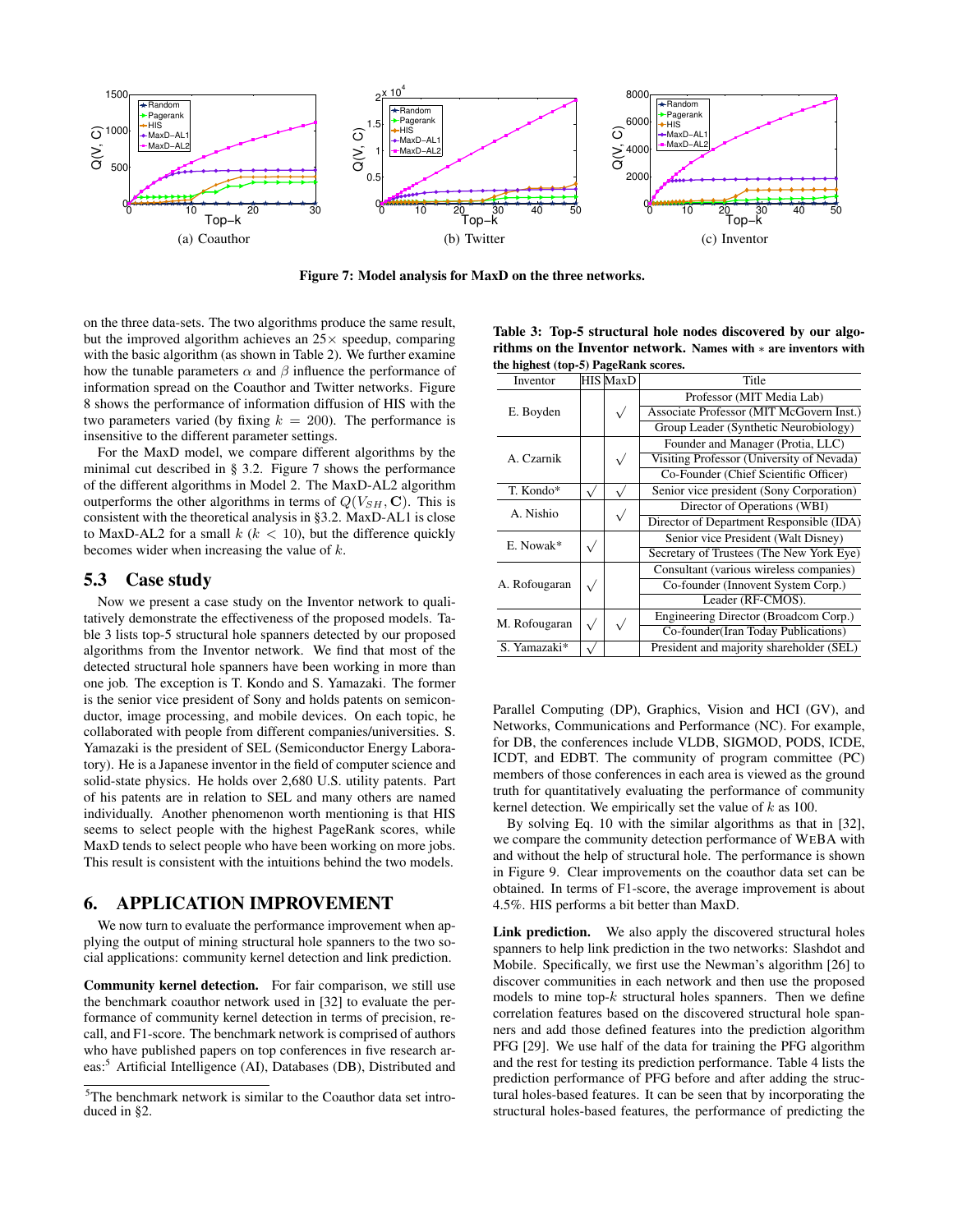

Figure 9: Performance of WEBA for detecting kernel communities with and without the help of structural holes mining.

Table 4: Performance of the PFG algorithm for predicting the type of social relationships before and after combining the structural hole-based features.

| <b>Dataset</b> | Algorithm | K   | <b>Precision</b> | Recall | <b>F1-score</b> |
|----------------|-----------|-----|------------------|--------|-----------------|
| Mobile         | PFG       |     | 0.9111           | 0.5694 | 0.7008          |
|                | PFG(HIS)  | 5   | 0.8958           | 0.5972 | 0.7166          |
|                | PFG(HIS)  | 15  | 0.8491           | 0.6250 | 0.7200          |
|                | PFG(HIS)  | 25  | 0.8519           | 0.6389 | 0.7302          |
|                | PFG(MaxD) | 5   | 0.9130           | 0.5833 | 0.7118          |
|                | PFG(MaxD) | 15  | 0.8776           | 0.5972 | 0.7107          |
|                | PFG(MaxD) | 25  | 0.8723           | 0.5972 | 0.7090          |
| Slashdot       | PFG       |     | 0.6619           | 0.7281 | 0.6934          |
|                | PFG(HIS)  | 100 | 0.6562           | 0.7965 | 0.7196          |
|                | PFG(HIS)  | 150 | 0.6615           | 0.8241 | 0.7339          |
|                | PFG(HIS)  | 200 | 0.6788           | 0.7886 | 0.7296          |
|                | PFG(MaxD) | 100 | 0.6602           | 0.7542 | 0.7041          |
|                | PFG(MaxD) | 150 | 0.6667           | 0.7532 | 0.7073          |
|                | PFG(MaxD) | 200 | 0.6619           | 0.7775 | 0.7151          |

type of social relationships by PFG is clearly improved (+1.4-5.8% by F1-score; t-test,  $p < 0.01$ ). We also evaluate how the performance is affected by the number of  $k$ . On the Mobile data, as the network is relatively small, we set  $k$  as 5, 15, 25. On the Slashdot data, we set  $k$  as 100, 150, 200. The results show that the performance is indeed influenced by different settings of the value for k, but with all the different settings, the performance of link prediction by PFG can be improved. This confirms the effectiveness of the proposed structural hole mining models.

## 7. RELATED WORK

Structural holes. The concept of structural hole is first introduced in [4] and further elaborated in literature [1, 5, 6]. There have been a few works on mining structural holes from social networks. Goyal and Vega-Redondo [12] propose a model of network formation to study how structural holes are formed in social network. They consider a model in which a node  $u$  potentially benefits from serving as an intermediary between nodes  $v$  and  $w$  even when it resides on an arbitrarily long  $v-w$  path. Based on the model, they obtain a star network. However, in real world, many networks are not necessarily of the star topology. Buskens and van de Rijt [7] uses the game theory to model the network formation with structural holes. Kleinberg et al. [18] study the strategic and dynamic aspect to the theory of structural hole. They extend Burt's work [5] by modeling how social networks change over time if everyone is vying for those bridging positions. In this work, we study a novel problem of mining structural hole spanners in social networks, which can be considered as the reverse process of the study of strategic network formation with structural holes [7, 12, 18].

Information diffusion. Our work is also related to a growing body of research on information diffusion. For example, Gruhl et al. [13] study the dynamics of information propagation in environments of low-overhead personal publishing on a web blog data. They apply the theory of infectious diseases to model the "topic" flow on web blogs. Kumar et al. [19] explore the formation of the structure of conversations in social networks and propose a mathematical model to generate the basic structure underlying conversation behaviors. Liben-Nowell and Kleinberg [21] investigate the information spreading processes at a person-to-person level using methods to reconstruct the propagation of massively circulated Internet chain letters. They find the progress of the chain letters proceeds in a narrow but very deep tree-like pattern and propose a probabilistic model based on network clustering and asynchronous response times to produce the tree. Yang et al. [33] analyze how information spread on Twitter via the retweeting behavior and propose a semisupervised framework to predict users' retweet behaviors. Myers et al. [25] study how the process of information diffusion is influenced by external sources. Matsubara et al. [23] propose a model called SPIKEM to model the rise and fall patterns of influence propagation. However, all these works do not consider how structural holes influence the procedure of information diffusion. To the best of our knowledge, this is the first work to systematically study the problem of mining structural hole spanners in social networks.

## 8. CONCLUSION

In this paper, we study the novel problem of mining structural hole spanners in large networks. We precisely define the problem of top- $k$  structural hole detection and provide an objective (quality) function to formalize the problem. We develop two instantiation models for the objective function based on the principles of information flow. For both models, we provide theoretical analysis and proofs for their hardness, and develop efficient algorithms to solve with provable approximation guarantees. We validate the effectiveness and efficiency of the proposed models on three different types of networks. We also apply the detected structural hole spanners by the proposed models to help several social networking applications, which further demonstrate its effectiveness.

Structural hole is an important concept in social theory and it relates to a wide range of indicators of social success. As for the future work, it would be intriguing to combine the content information with the user network information and design a unified model for mining structural hole spanners. It is also interesting to further improve the proposed algorithms. For example the MaxD-AL2 algorithm still suffers from the high computational cost (as shown in Table 2) and this HIS model is still lack of a theoretical guarantee. In addition, though the MaxD model uses the information diffusion in the evaluation, but not really uses the process to identify the structural hole spanners. How to elegantly incorporate the information diffusion process into the MaxD model would be a very interesting research topic. Another potential issue is to systematically study how structural holes can help the other social networking applications (e.g., recommendation).

Acknowledgements. We thank Jon Kleinberg for insightful discussions. The work is supported by the Natural Science Foundation of China (No. 61222212, 61073073).